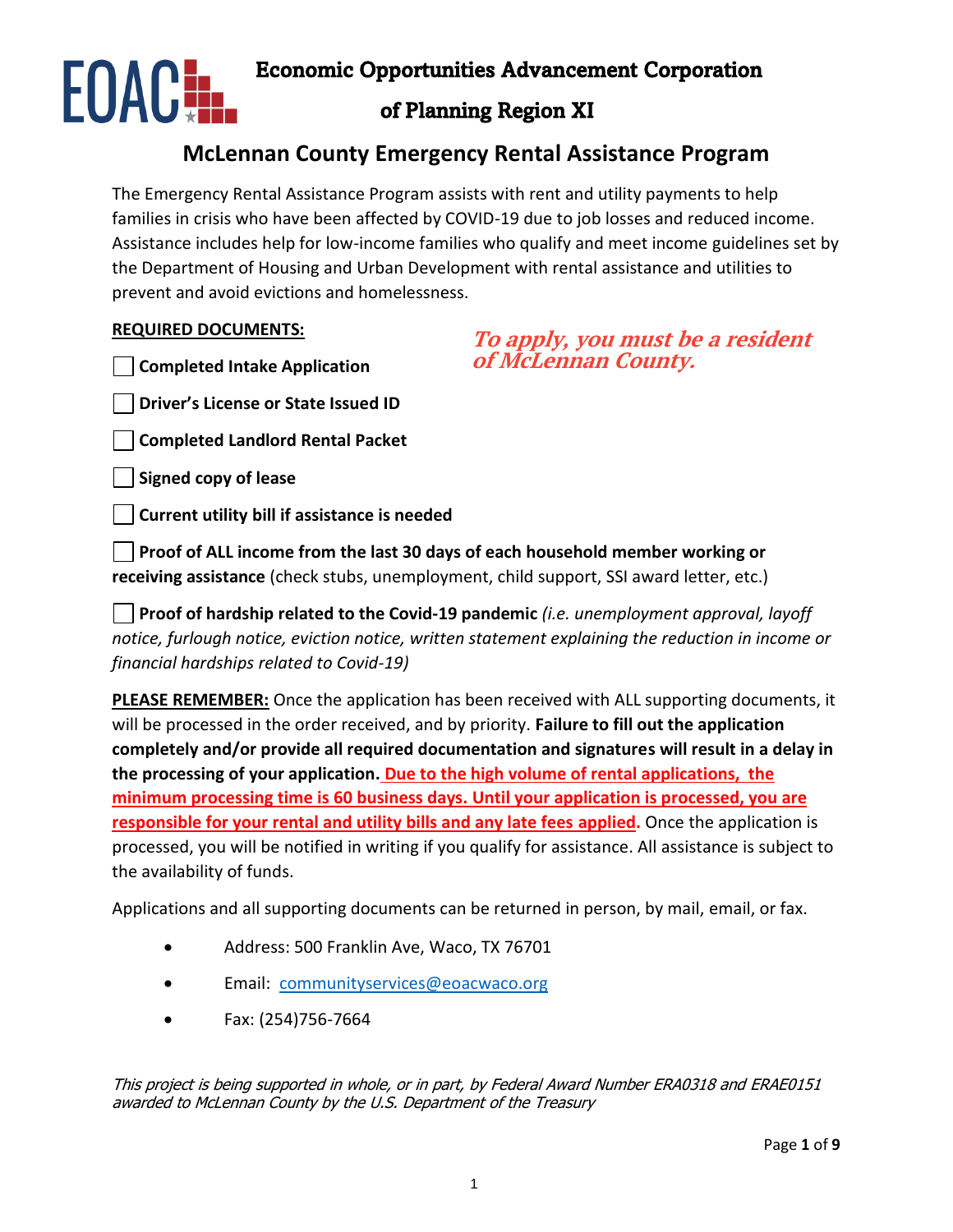|                                        | Rental Assistance: □ Past Due                  |                                         | $\Box$ Future                                    | □Eviction Notice Provided                             |                                                                                                                                          |
|----------------------------------------|------------------------------------------------|-----------------------------------------|--------------------------------------------------|-------------------------------------------------------|------------------------------------------------------------------------------------------------------------------------------------------|
|                                        | Utility Assistance: □ Electricity              |                                         | $\square$ Gas                                    | $\Box$ Water $\Box$ Sewer                             |                                                                                                                                          |
| $\mathbf{1}$ .                         | <b>Applicant Full Name (head of household)</b> |                                         |                                                  |                                                       |                                                                                                                                          |
| Gender<br>$\Box$ Male<br>$\Box$ Female | Date of Birth                                  | Race<br>□ Black or African American     | □ American Indian or Alaska Native               | <b>Ethnicity</b><br>$\Box$ Hispanic<br>□ Non-Hispanic | <b>Social Security Number</b>                                                                                                            |
| $\Box$ Other                           | Age                                            | $\Box$ White<br>$\Box$ Other/Multi-Race | $\Box$ Native Hawaiian or Other Pacific Islander |                                                       | <b>Education Level</b><br>$\square$ 0-8<br>$\square$ 9-12/non-graduate                                                                   |
|                                        | <b>Receives</b><br>Income?<br>$\Box$ Yes       |                                         |                                                  |                                                       | $\Box$ High school graduate/GED<br>$\Box$ 2- or 4-year college graduate<br>□ Graduate or post-secondary school<br>□ Unknown/not reported |
| <b>Street Address</b>                  | $\Box$ No                                      |                                         |                                                  |                                                       |                                                                                                                                          |
|                                        | <b>City/State/Zip Code</b>                     |                                         |                                                  |                                                       |                                                                                                                                          |
| <b>Email Address</b>                   |                                                |                                         |                                                  | <b>Home Phone</b>                                     |                                                                                                                                          |
|                                        |                                                |                                         |                                                  | <b>Cell Phone</b>                                     |                                                                                                                                          |

|               | <b>Other Household Members</b> |                                                  |                                          |                                          |  |
|---------------|--------------------------------|--------------------------------------------------|------------------------------------------|------------------------------------------|--|
| 2.            | <b>Full Name</b>               |                                                  | <b>Relationship to Head of Household</b> |                                          |  |
|               |                                |                                                  | $\Box$ Spouse $\Box$ Other Relative      |                                          |  |
|               |                                |                                                  | $\Box$ Child $\Box$ Other Non-Relative   |                                          |  |
|               |                                |                                                  | $\Box$ Grandchild                        |                                          |  |
| <b>Gender</b> | Date of Birth                  | Race                                             | <b>Ethnicity</b>                         | <b>Social Security Number</b>            |  |
| $\Box$ Male   |                                | $\Box$ American Indian or Alaska Native          | $\Box$ Hispanic                          |                                          |  |
| $\Box$ Female |                                | $\Box$ Black or African American                 | □ Non-Hispanic                           |                                          |  |
|               | Age                            | $\Box$ Native Hawaiian or Other Pacific Islander |                                          | <b>Education Level</b>                   |  |
|               |                                | $\Box$ White                                     |                                          | $\square$ 0-8                            |  |
|               |                                | $\Box$ Other/Multi-Race                          |                                          | $\square$ 9-12/non-graduate              |  |
|               | <b>Receives</b>                |                                                  |                                          | $\Box$ High school graduate/GED          |  |
|               | Income?                        |                                                  |                                          | $\Box$ 2- or 4-year college graduate     |  |
|               | $\Box$ Yes                     |                                                  |                                          | $\Box$ Graduate or post-secondary school |  |
|               | $\square$ No                   |                                                  |                                          | $\Box$ Unknown/not reported              |  |
|               |                                |                                                  |                                          |                                          |  |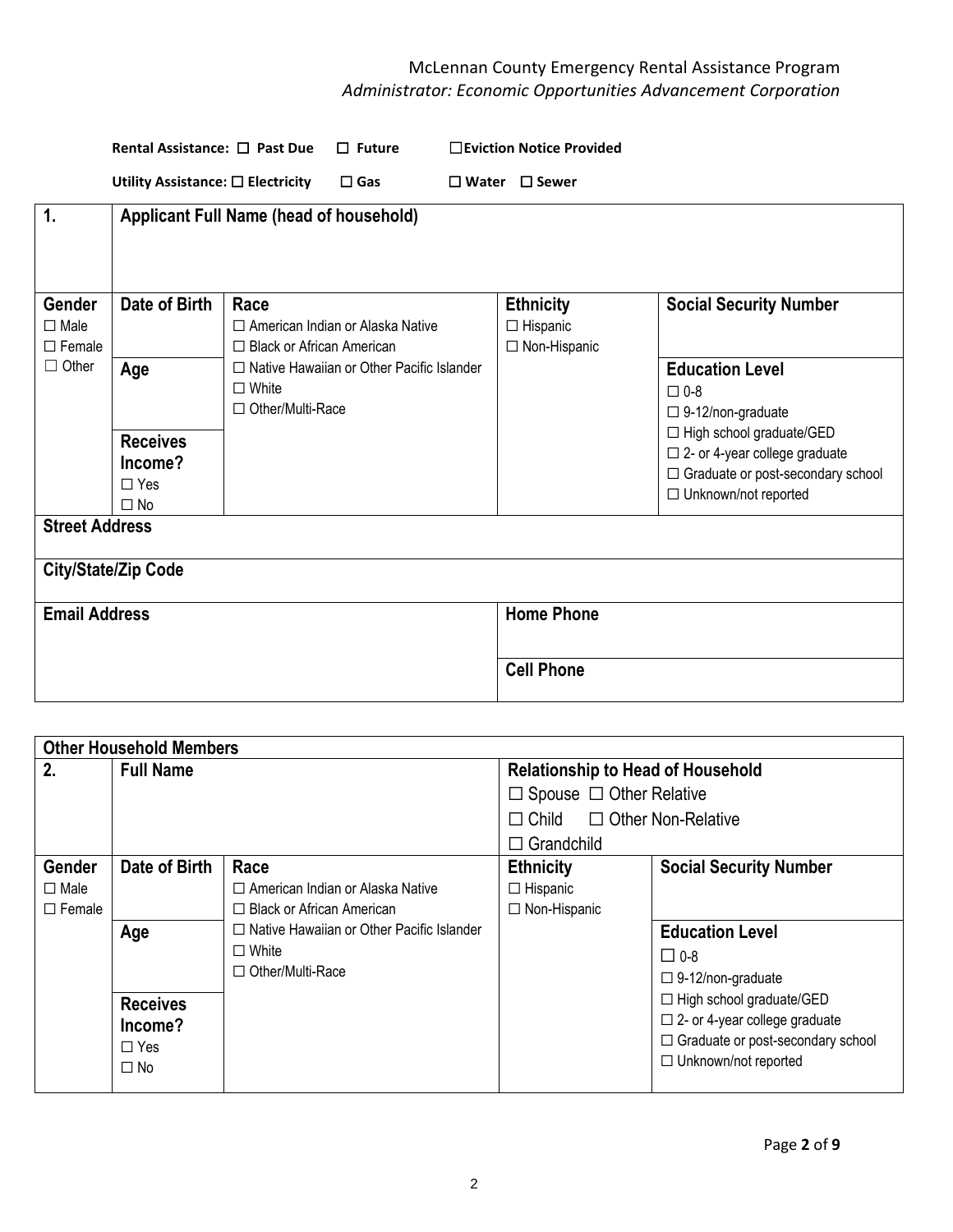| 3.                                 | <b>Full Name</b>     |                                                                        | <b>Relationship to Head of Household</b> |                                         |
|------------------------------------|----------------------|------------------------------------------------------------------------|------------------------------------------|-----------------------------------------|
|                                    |                      |                                                                        | $\Box$ Spouse $\Box$ Other Relative      |                                         |
|                                    |                      |                                                                        | $\Box$ Child<br>□ Other Non-Relative     |                                         |
|                                    |                      |                                                                        | $\Box$ Grandchild                        |                                         |
|                                    |                      |                                                                        |                                          |                                         |
| Gender                             | Date of Birth        | Race                                                                   | <b>Ethnicity</b>                         | <b>Social Security Number</b>           |
| $\square$ Male                     |                      | □ American Indian or Alaska Native                                     | $\Box$ Hispanic                          |                                         |
| $\square$ Female                   |                      | □ Black or African American                                            | □ Non-Hispanic                           |                                         |
|                                    | Age                  | □ Native Hawaiian or Other Pacific Islander                            |                                          | <b>Education Level</b>                  |
|                                    |                      | $\Box$ White                                                           |                                          | $\square$ 0-8                           |
|                                    |                      | □ Other/Multi-Race                                                     |                                          | $\square$ 9-12/non-graduate             |
|                                    |                      |                                                                        |                                          | □ High school graduate/GED              |
|                                    |                      |                                                                        |                                          | $\square$ 2- or 4-year college graduate |
|                                    | <b>Receives</b>      |                                                                        |                                          | □ Graduate or post-secondary school     |
|                                    | Income?              |                                                                        |                                          | □ Unknown/not reported                  |
|                                    | $\Box$ Yes           |                                                                        |                                          |                                         |
|                                    | $\square$ No         |                                                                        |                                          |                                         |
| 4.                                 | <b>Full Name</b>     |                                                                        | <b>Relationship to Head of Household</b> |                                         |
|                                    |                      |                                                                        | $\Box$ Spouse $\Box$ Other Relative      |                                         |
|                                    |                      |                                                                        | $\Box$ Child<br>□ Other Non-Relative     |                                         |
|                                    |                      |                                                                        | $\Box$ Grandchild                        |                                         |
| Gender                             | <b>Date of Birth</b> | Race                                                                   | <b>Ethnicity</b>                         | <b>Social Security Number</b>           |
| $\square$ Male                     |                      | □ American Indian or Alaska Native                                     | $\Box$ Hispanic                          |                                         |
| $\Box$ Female                      |                      | $\Box$ Black or African American                                       | □ Non-Hispanic                           |                                         |
|                                    | Age                  | □ Native Hawaiian or Other Pacific Islander                            |                                          | <b>Education Level</b>                  |
|                                    |                      | $\square$ White                                                        |                                          | $\square$ 0-8                           |
|                                    |                      | $\Box$ Other/Multi-Race                                                |                                          | $\square$ 9-12/non-graduate             |
|                                    |                      |                                                                        |                                          | $\Box$ High school graduate/GED         |
|                                    | <b>Receives</b>      |                                                                        |                                          | $\Box$ 2- or 4-year college graduate    |
|                                    | Income?              |                                                                        |                                          | □ Graduate or post-secondary school     |
|                                    | $\Box$ Yes           |                                                                        |                                          | □ Unknown/not reported                  |
|                                    | $\square$ No         |                                                                        |                                          |                                         |
| 5                                  | <b>Full Name</b>     |                                                                        | <b>Relationship to Head of Household</b> |                                         |
|                                    |                      |                                                                        | $\Box$ Spouse $\Box$ Other Relative      |                                         |
|                                    |                      |                                                                        | $\Box$ Child<br>□ Other Non-Relative     |                                         |
| Gender                             | Date of Birth        | Race                                                                   | $\Box$ Grandchild                        | <b>Social Security Number</b>           |
|                                    |                      |                                                                        | <b>Ethnicity</b>                         |                                         |
| $\square$ Male<br>$\square$ Female |                      | $\Box$ American Indian or Alaska Native<br>□ Black or African American | $\Box$ Hispanic                          |                                         |
|                                    |                      | □ Native Hawaiian or Other Pacific Islander                            | □ Non-Hispanic                           |                                         |
|                                    | Age                  | $\Box$ White                                                           |                                          | <b>Education Level</b>                  |
|                                    |                      | □ Other/Multi-Race                                                     |                                          | $\square$ 0-8                           |
|                                    |                      |                                                                        |                                          | $\square$ 9-12/non-graduate             |
|                                    | <b>Receives</b>      |                                                                        |                                          | $\Box$ High school graduate/GED         |
|                                    | Income?              |                                                                        |                                          | $\Box$ 2- or 4-year college graduate    |
|                                    | $\Box$ Yes           |                                                                        |                                          | □ Graduate or post-secondary school     |
|                                    | $\square$ No         |                                                                        |                                          | $\Box$ Unknown/not reported             |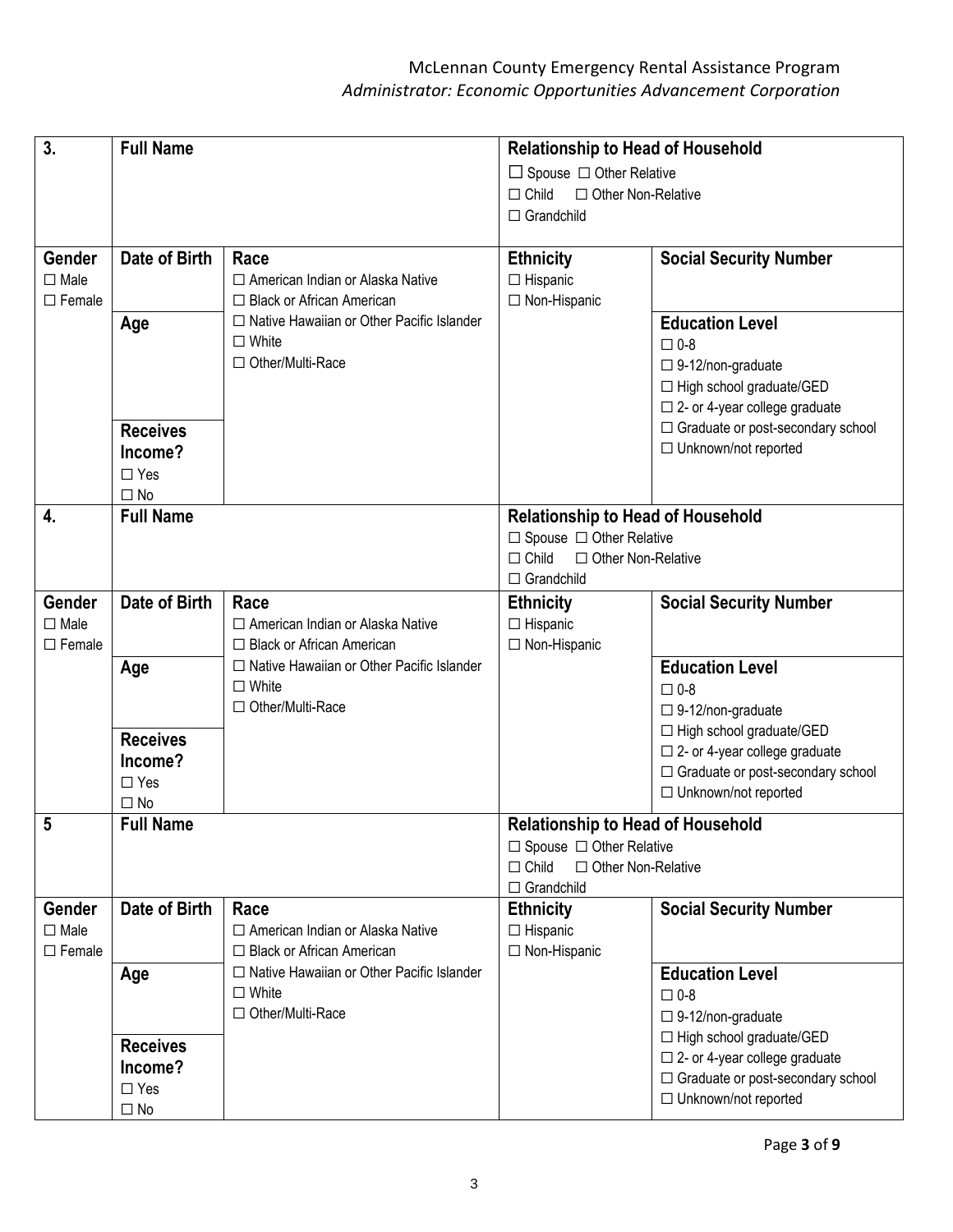| 6                | <b>Full Name</b>                                   |                                                  | <b>Relationship to Head of Household</b>                                        |                                         |  |
|------------------|----------------------------------------------------|--------------------------------------------------|---------------------------------------------------------------------------------|-----------------------------------------|--|
|                  |                                                    |                                                  | $\Box$ Spouse $\Box$ Other Relative                                             |                                         |  |
|                  |                                                    |                                                  | $\Box$ Child<br>□ Other Non-Relative<br>$\Box$ Grandchild                       |                                         |  |
|                  |                                                    |                                                  |                                                                                 |                                         |  |
| Gender           | <b>Date of Birth</b>                               | Race                                             | <b>Ethnicity</b>                                                                | <b>Social Security Number</b>           |  |
| $\square$ Male   |                                                    | $\Box$ American Indian or Alaska Native          | $\Box$ Hispanic                                                                 |                                         |  |
| $\square$ Female |                                                    | □ Black or African American                      | $\Box$ Non-Hispanic                                                             |                                         |  |
|                  | Age                                                | □ Native Hawaiian or Other Pacific Islander      |                                                                                 | <b>Education Level</b>                  |  |
|                  |                                                    | $\Box$ White                                     |                                                                                 | $\square$ 0-8                           |  |
|                  |                                                    | □ Other/Multi-Race                               |                                                                                 | $\square$ 9-12/non-graduate             |  |
|                  | <b>Receives</b>                                    |                                                  |                                                                                 | $\Box$ High school graduate/GED         |  |
|                  | Income?                                            |                                                  |                                                                                 | $\square$ 2- or 4-year college graduate |  |
|                  | $\Box$ Yes                                         |                                                  |                                                                                 | □ Graduate or post-secondary school     |  |
|                  | $\Box$ No                                          |                                                  |                                                                                 | □ Unknown/not reported                  |  |
| $\overline{7}$   | <b>Full Name</b>                                   |                                                  | <b>Relationship to Head of Household</b>                                        |                                         |  |
|                  |                                                    |                                                  | $\Box$ Spouse $\Box$ Other Relative                                             |                                         |  |
|                  |                                                    |                                                  | $\Box$ Child<br>□ Other Non-Relative                                            |                                         |  |
|                  |                                                    |                                                  | $\Box$ Grandchild                                                               |                                         |  |
| Gender           | <b>Date of Birth</b>                               | Race                                             | <b>Ethnicity</b>                                                                | <b>Social Security Number</b>           |  |
| $\square$ Male   |                                                    | □ American Indian or Alaska Native               | $\Box$ Hispanic                                                                 |                                         |  |
| $\Box$ Female    |                                                    | $\Box$ Black or African American                 | □ Non-Hispanic                                                                  |                                         |  |
|                  | □ Native Hawaiian or Other Pacific Islander<br>Age |                                                  |                                                                                 | <b>Education Level</b>                  |  |
|                  |                                                    | $\square$ White                                  |                                                                                 | $\square$ 0-8                           |  |
|                  |                                                    | □ Other/Multi-Race                               |                                                                                 | $\square$ 9-12/non-graduate             |  |
|                  | <b>Receives</b>                                    |                                                  |                                                                                 | □ High school graduate/GED              |  |
|                  |                                                    |                                                  |                                                                                 | $\Box$ 2- or 4-year college graduate    |  |
|                  | Income?<br>$\Box$ Yes                              |                                                  |                                                                                 | □ Graduate or post-secondary school     |  |
|                  | $\Box$ No                                          |                                                  |                                                                                 | □ Unknown/not reported                  |  |
| 8                | <b>Full Name</b>                                   |                                                  |                                                                                 |                                         |  |
|                  |                                                    |                                                  | <b>Relationship to Head of Household</b><br>$\Box$ Spouse $\Box$ Other Relative |                                         |  |
|                  |                                                    |                                                  | $\Box$ Child<br>□ Other Non-Relative                                            |                                         |  |
|                  |                                                    |                                                  | $\Box$ Grandchild                                                               |                                         |  |
| Gender           | Date of Birth                                      | Race                                             | <b>Ethnicity</b>                                                                | <b>Social Security Number</b>           |  |
| $\square$ Male   |                                                    | □ American Indian or Alaska Native               | $\Box$ Hispanic                                                                 |                                         |  |
| $\Box$ Female    |                                                    | □ Black or African American                      | □ Non-Hispanic                                                                  |                                         |  |
|                  | Age                                                | $\Box$ Native Hawaiian or Other Pacific Islander |                                                                                 | <b>Education Level</b>                  |  |
|                  |                                                    | $\Box$ White                                     |                                                                                 | $\square$ 0-8                           |  |
|                  |                                                    | □ Other/Multi-Race                               |                                                                                 | $\square$ 9-12/non-graduate             |  |
|                  |                                                    |                                                  |                                                                                 | $\Box$ High school graduate/GED         |  |
|                  |                                                    |                                                  |                                                                                 | $\Box$ 2- or 4-year college graduate    |  |
|                  |                                                    |                                                  |                                                                                 | □ Graduate or post-secondary school     |  |
|                  |                                                    |                                                  |                                                                                 | □ Unknown/not reported                  |  |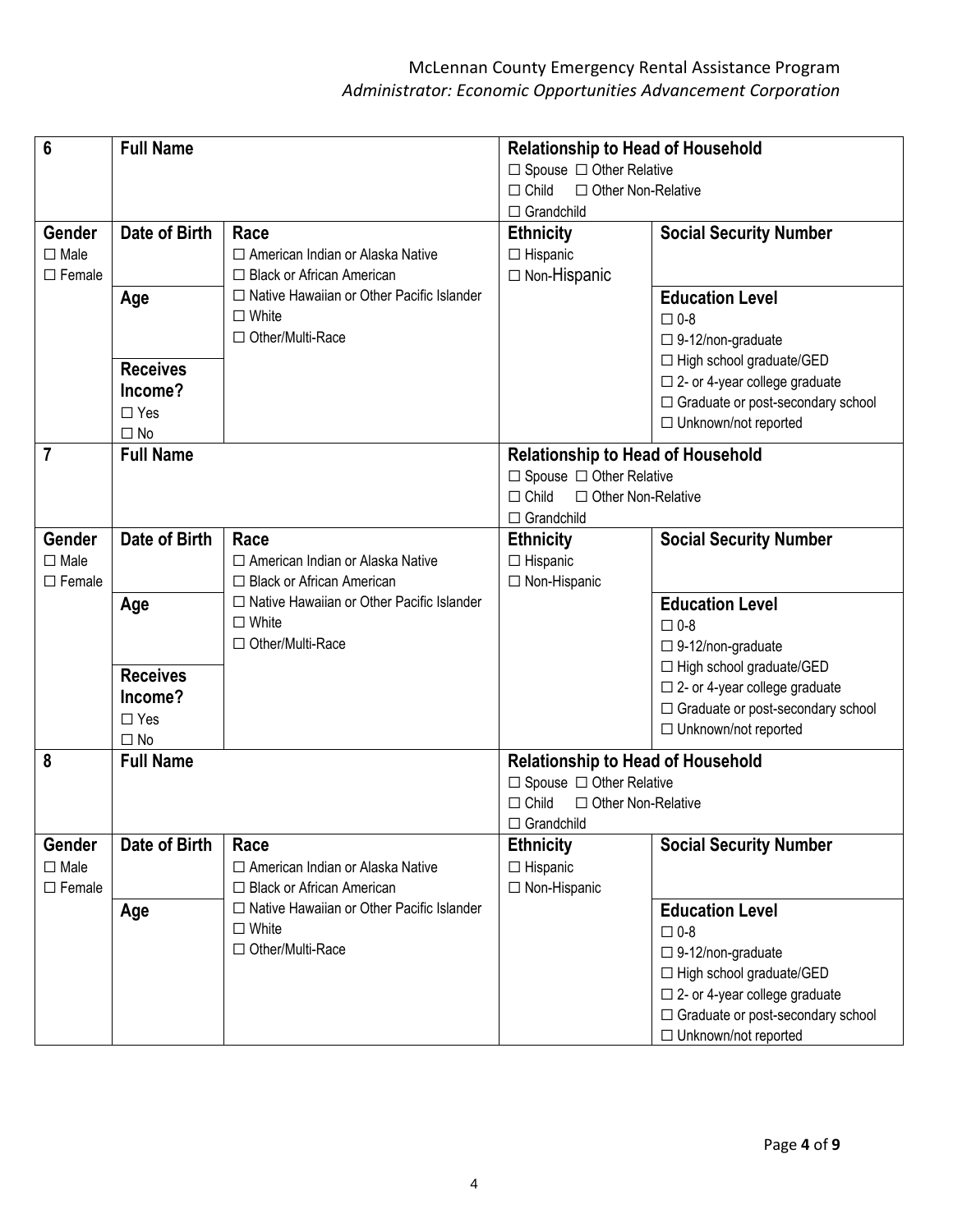| <b>Landlord Information</b>                             |  |                            |                                    |
|---------------------------------------------------------|--|----------------------------|------------------------------------|
|                                                         |  |                            |                                    |
|                                                         |  |                            |                                    |
|                                                         |  | State_________             | Zip Code:_________________________ |
|                                                         |  |                            |                                    |
|                                                         |  |                            |                                    |
|                                                         |  |                            |                                    |
|                                                         |  | <b>HOUSING INFORMATION</b> |                                    |
| $\Box$ Private Home $\Box$ Apartment $\Box$ Mobile Home |  |                            |                                    |
| Monthly Rent Amount \$                                  |  |                            |                                    |

Utilities Included: □Yes □No

Household Type:

| □ Single Person ONLY □ Single Parent Female □ Single Parent Male □ Two Adults No Children |  |
|-------------------------------------------------------------------------------------------|--|
|-------------------------------------------------------------------------------------------|--|

| $\Box$ Two Parent Household $\Box$ Non-Related Adults w/Children $\Box$ Multigenerational Household |  |  |
|-----------------------------------------------------------------------------------------------------|--|--|
|-----------------------------------------------------------------------------------------------------|--|--|

☐ Other

| <b>UTILITY INFORMATION</b>   |                        |                                              |  |  |
|------------------------------|------------------------|----------------------------------------------|--|--|
| Electric Service Provider    | Account#               | Heating $\Box$ Cooling $\Box$ Both<br>$\Box$ |  |  |
| Natural Gas Service Provider | Account#               | Heating $\Box$ Cooling $\Box$ Both<br>$\Box$ |  |  |
| Propane Service Provider     | Account#               | Heating $\Box$ Cooling $\Box$ Both<br>$\Box$ |  |  |
| Water Service Provider       | Account#               | Heating $\Box$ Cooling $\Box$ Both           |  |  |
| Type of A/C                  | Type of Heater         | Are any services currently                   |  |  |
| $\Box$ Central               | $\Box$ Central         | disconnected?                                |  |  |
| $\Box$ Window Unit           | $\Box$ Electric Heater | $\Box$ Yes                                   |  |  |
| $\Box$ None                  | $\Box$ Fireplace       | $\Box$ No                                    |  |  |
|                              | $\Box$ Space Heater    |                                              |  |  |
|                              | $\Box$ Wall Furnace    |                                              |  |  |
|                              | $\square$ None         |                                              |  |  |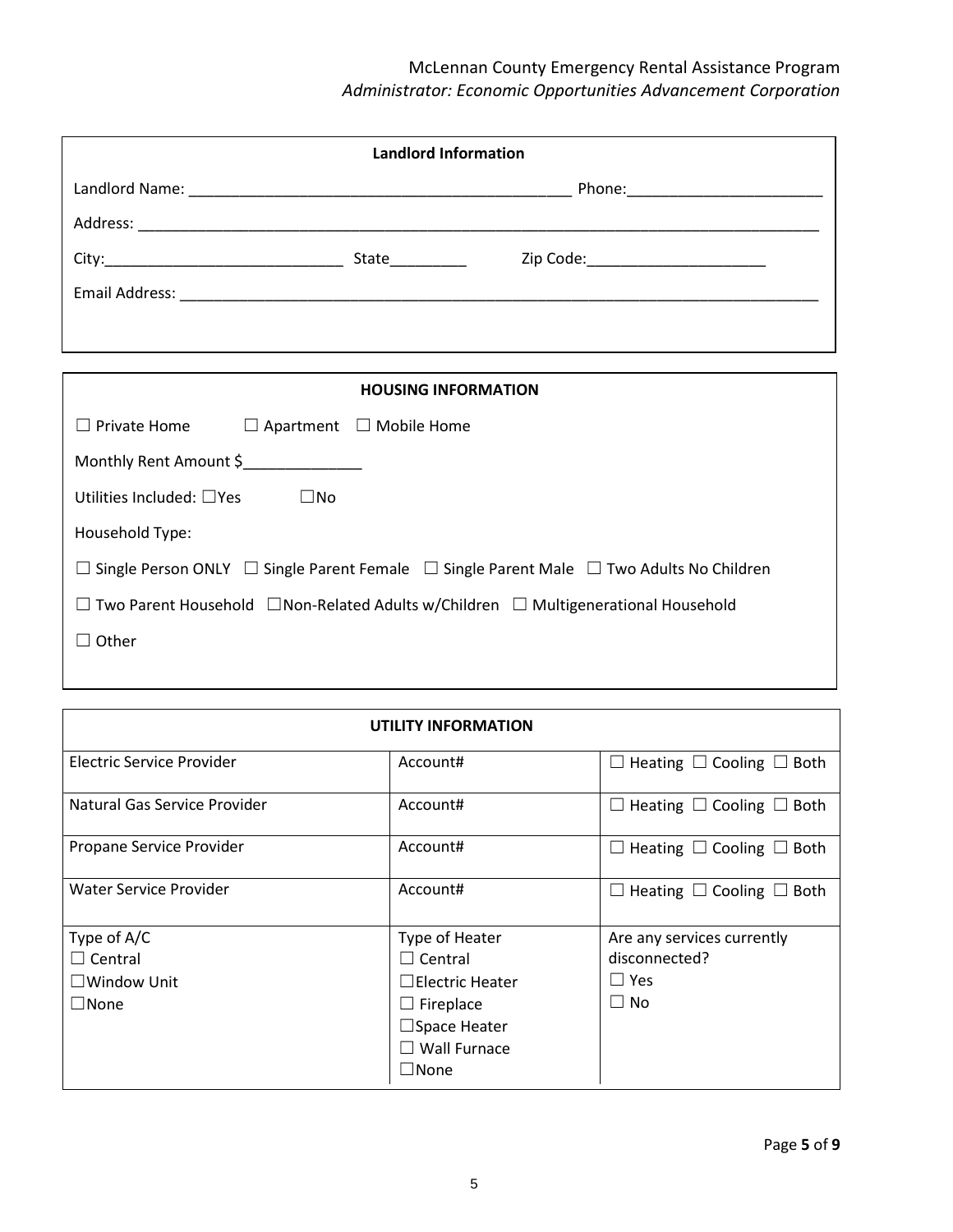### **COVID- 19 SELF-ATTESTATION FORM**

| <b>Applicant Name:</b>                                                                                                                                                                                                                                                                                                                                                                                                                                                                                                                                                                                                                                                                                                                                                                                                                                                                                                                                                                                                                                          |
|-----------------------------------------------------------------------------------------------------------------------------------------------------------------------------------------------------------------------------------------------------------------------------------------------------------------------------------------------------------------------------------------------------------------------------------------------------------------------------------------------------------------------------------------------------------------------------------------------------------------------------------------------------------------------------------------------------------------------------------------------------------------------------------------------------------------------------------------------------------------------------------------------------------------------------------------------------------------------------------------------------------------------------------------------------------------|
| Address                                                                                                                                                                                                                                                                                                                                                                                                                                                                                                                                                                                                                                                                                                                                                                                                                                                                                                                                                                                                                                                         |
| I hereby certify under penalty of perjury that the following information is true (check all that apply):<br>$\Box$ I was laid off due to the Covid-19 pandemic<br>$\Box$ I was employed at a facility at which the employer made a general announcement that the facility will close<br>$\Box$ My hours were reduced due to the Covid-19 quarantine<br>$\Box$ I was subject to a quarantine required by medical professional or state or local health officer<br>$\Box$ I am a parent who must stay home to care for a child due to a school closure<br>$\Box$ I am totally unemployed<br>$\Box$ My work separation from my employer was during the Covid-19 quarantine<br>$\Box$ I am partially unemployed<br>$\Box$ I was furloughed or unemployed through no fault of my own<br>$\Box$ I am physically unable to work<br>$\Box$ I am available for work<br>$\Box$ I am ready and willing to accept work immediately<br>$\Box$ I am actively looking for work<br>Briefly explain how Covid-19 has impacted your ability to make rent and/or utility payments. |
|                                                                                                                                                                                                                                                                                                                                                                                                                                                                                                                                                                                                                                                                                                                                                                                                                                                                                                                                                                                                                                                                 |
| I attest that the information stated above is true and accurate, and understand that any intentional or<br>negligent misrepresentation(s) of the information contained in this form may result in civil liability and/or<br>criminal penalties including, but not limited to fine or imprisonment or both under the provisions of Title 18,                                                                                                                                                                                                                                                                                                                                                                                                                                                                                                                                                                                                                                                                                                                     |

**United States Code, Section 1001, et seq. and liability for monetary damages to McLennan County, and any other person who may suffer any loss due to reliance upon my misrepresentation which I have made on this form.**

| <b>Applicant Signature</b>                                                                            | Date |  |  |
|-------------------------------------------------------------------------------------------------------|------|--|--|
|                                                                                                       |      |  |  |
|                                                                                                       |      |  |  |
| <b>Certification</b>                                                                                  |      |  |  |
| I certify that the individual whose signature appears above provided the information recorded on this |      |  |  |
| form.                                                                                                 |      |  |  |
| Staff Signature                                                                                       | Date |  |  |
|                                                                                                       |      |  |  |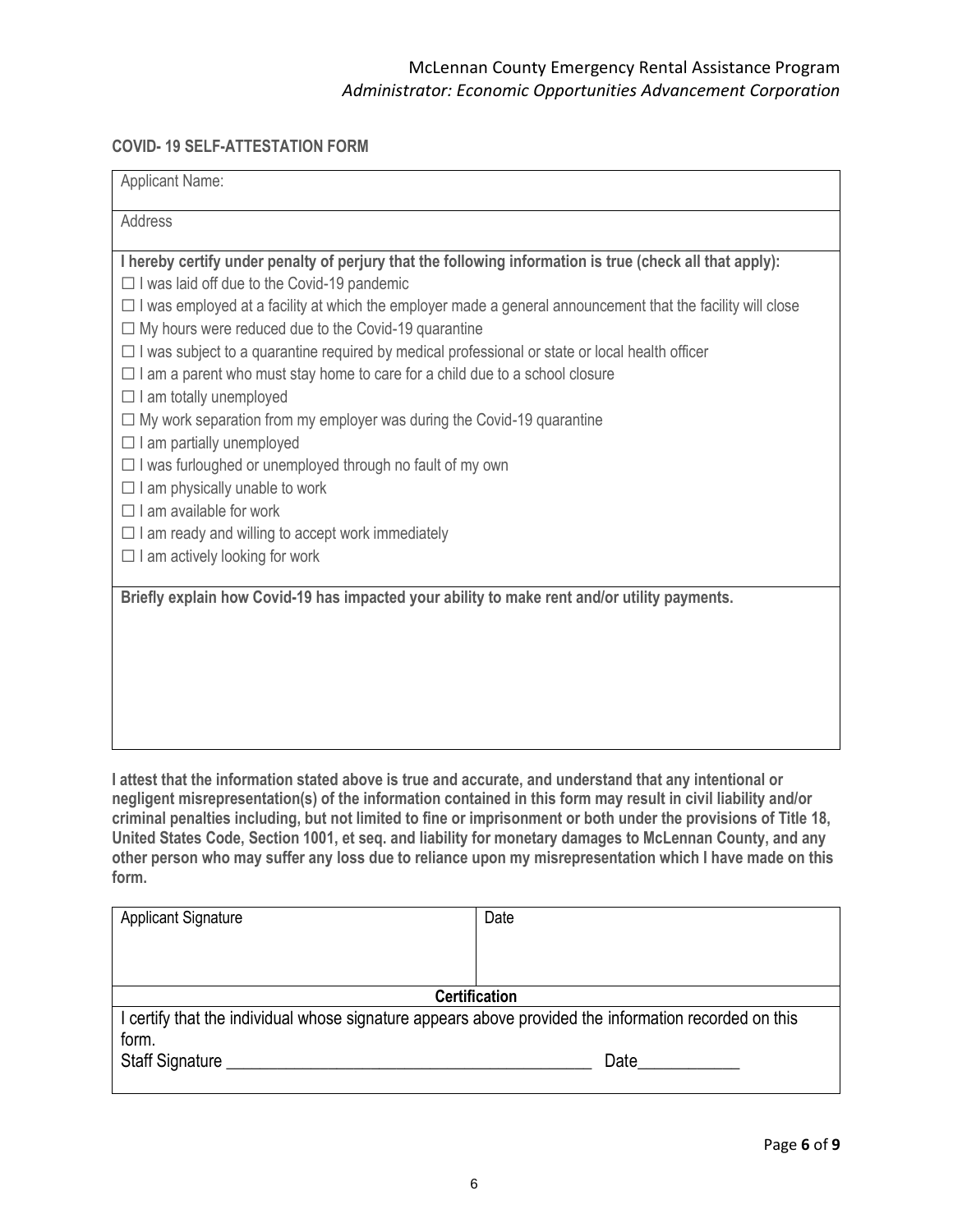### **Household Income Attestation**

**If you cannot provide the required documentation, please use this form to document your income. If you have the required documentation and plan to provide it as a part of your application, you can skip to this section.** 

*Note that the self-attestation of household income will require that you re-certify income every three months in order to receive future funding.*

| <b>FULL NAME (Including yours)</b> | <b>Relationship to You</b><br>(indicate "self" for your<br>name) | Employed?<br>$(Y \text{ or } N)$ | <b>Gross Monthly</b><br>Income |
|------------------------------------|------------------------------------------------------------------|----------------------------------|--------------------------------|
|                                    |                                                                  |                                  |                                |
|                                    |                                                                  |                                  |                                |
|                                    |                                                                  |                                  |                                |
|                                    |                                                                  |                                  |                                |
|                                    |                                                                  |                                  |                                |
|                                    |                                                                  |                                  |                                |

**Please briefly explain why you are unable to provide the required documentation**.

**I attest that the information stated above is true and accurate, and understand that any intentional or negligent misrepresentation(s) of the information contained in this form may result in civil liability and/or criminal penalties including, but not limited to fine or imprisonment or both under the provisions of Title 18, United States Code, Section 1001, et seq. and liability for monetary damages to McLennan County, and any other person who may suffer any loss due to reliance upon my misrepresentation which I have made on this for**

| <b>Applicant Signature</b> | Date |
|----------------------------|------|
|----------------------------|------|

\_\_\_\_\_\_\_\_\_\_\_\_\_\_\_\_\_\_\_\_\_\_\_\_\_\_\_\_\_\_\_\_\_\_\_\_\_\_\_\_\_\_\_\_\_\_\_\_\_ \_\_\_\_\_\_\_\_\_\_\_\_\_\_\_\_\_\_\_\_\_\_\_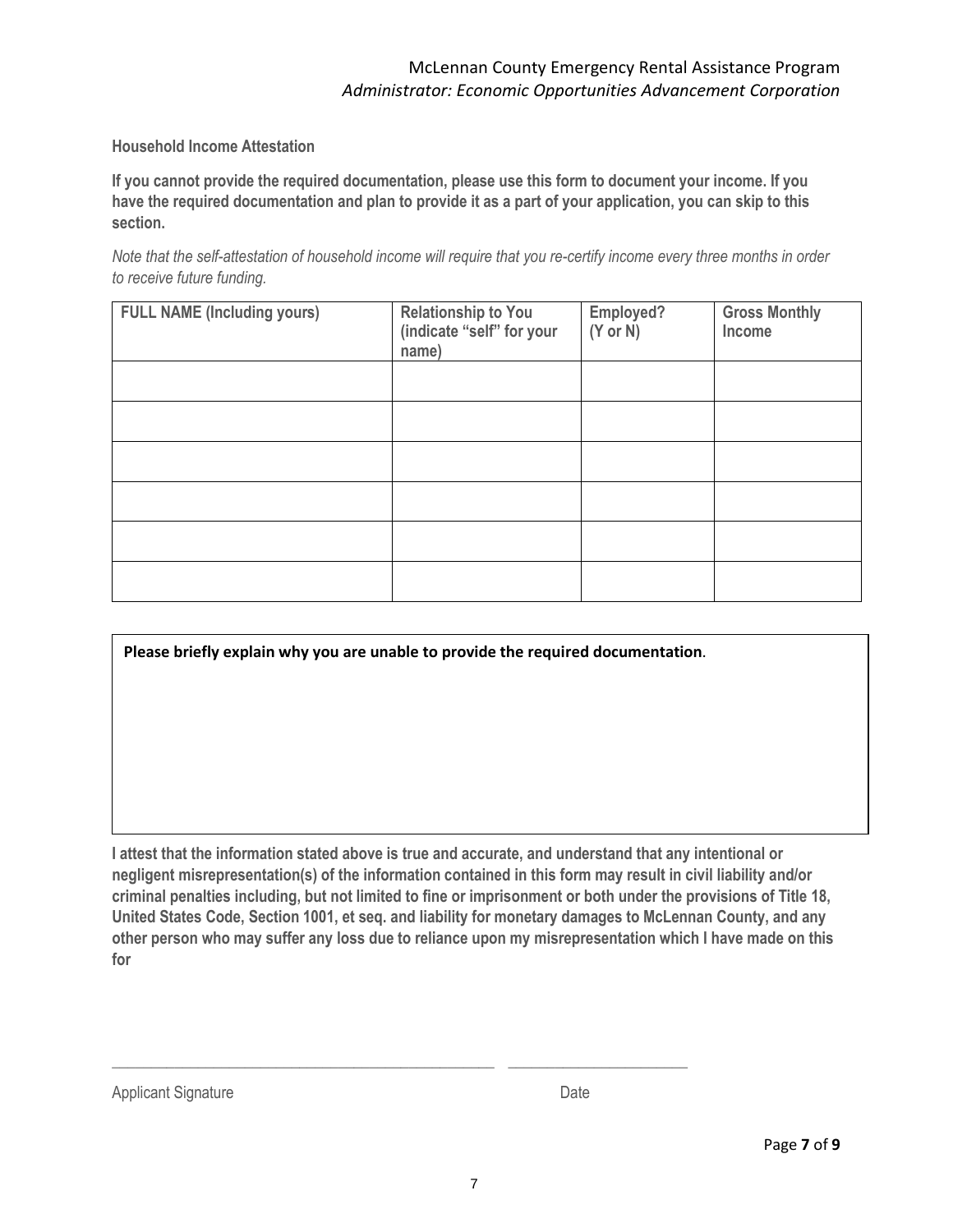### RELEASE OF CLIENT INFORMATION

- 1. I certify that the information provided on this application is true and correct to the best of my knowledge and belief. If granted assistance and fraud is proved, I will repay any funds spent on my behalf.
- 2. I authorize utility companies, landlords and other sources to release information to McLennan County for the purpose of certification under this program.
- 3. I authorize EOAC and McLennan County to use the information I provide to screen me for any additional services available through the County and its partner agencies.
- 4. This certification is being made with the full knowledge and understanding that this statement and all applicable documents deemed necessary to substantiate my eligibility is subject to full disclosure and verification by authorized McLennan County officials.
- 5. I understand that I may be responsible for making a co-payment and/or paying the balance on my utility bill and/or lease agreement.
- 6. I will not hold EOAC or McLennan County responsible or liable if my services are shut off and/or an eviction notice is received, as a result of non-payment.
- 7. My signature below will certify I fully understand the above statement and I agree to the terms of assistance as stated in the Assistance Guidelines included in this application.

Applicant Signature Date

\_\_\_\_\_\_\_\_\_\_\_\_\_\_\_\_\_\_\_\_\_\_\_\_\_\_\_\_\_\_\_\_\_\_\_\_\_\_\_\_\_\_\_\_\_\_\_\_ \_\_\_\_\_\_\_\_\_\_\_\_\_\_\_\_\_\_\_\_\_\_\_\_\_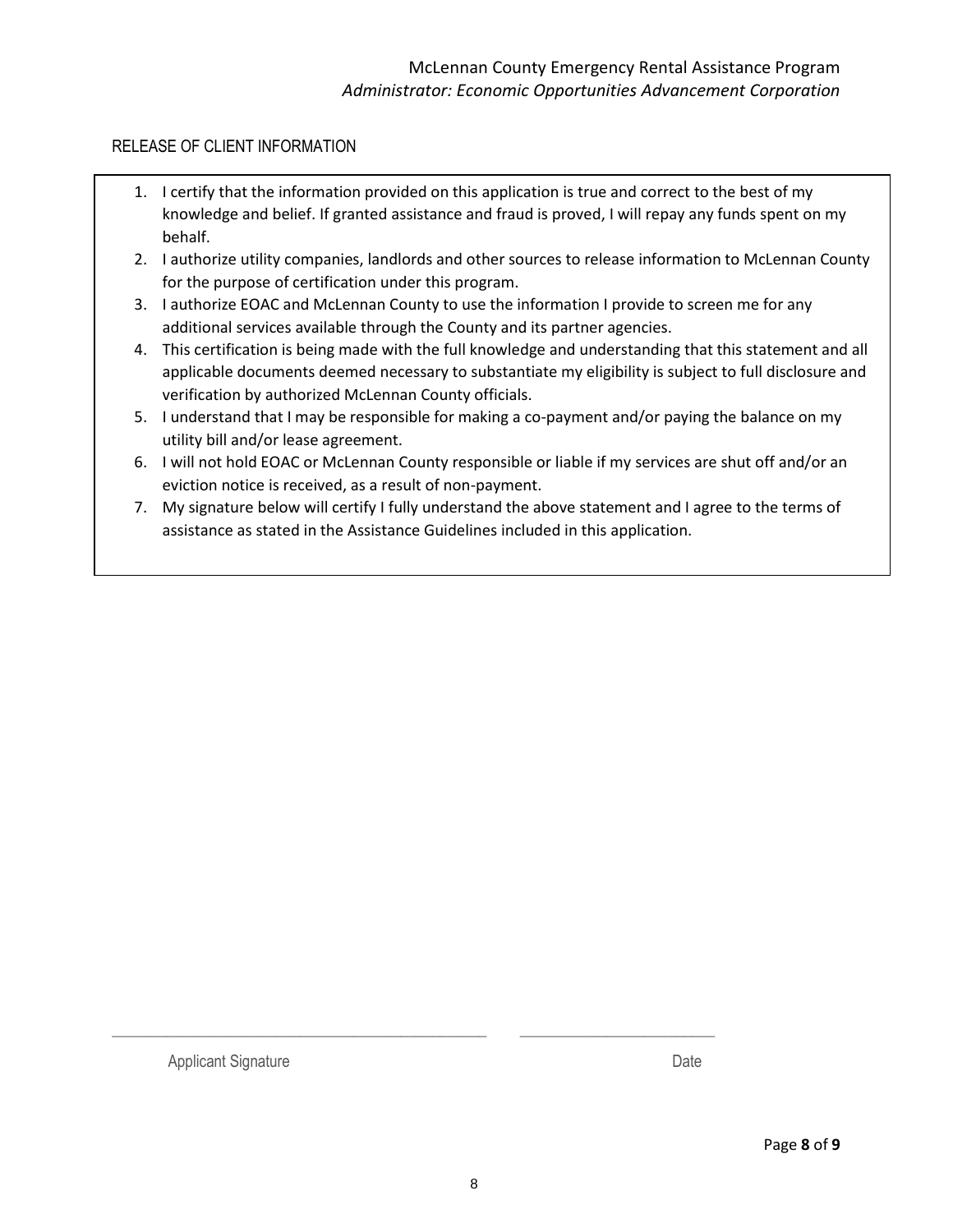### **MCLENNAN COUNTY COMMUNITY DEVELOPMENT BLOCK GRANT DUPLICATION OF BENEFITS CERTIFICATION AND AGREEMENT**

This document must be completed and signed by any person that has applied for and/or received any assistance from the

McLennan County COVID-19 Emergency Housing Assistance Program funded with Community Development Block Grant funds

#### **Have you applied for or received any form of financial assistance for rent, or utilities as a result of Covid-19?**

This section identifies any sources of funds that you have received or applied for as a result of the COVID-19 crisis. Sources of funds include but are not limited to: Federal, State and Local loan/grant programs, insurance, private or bank loans, nonprofit donations, or loans. Receipt of or pending receipt of any benefit amounts must be disclosed to McLennan County. By submitting this application, you certify that the benefits disclosed above have been accurately reported. You hereby authorize HUD, the County and each of their respective designees to verify this information and if requested, you agree to provide any information required.

If the information you provided is incorrect, or if your financial circumstances change after the date of your application such that the information disclosed above has become incorrect, you are required to provide written notification to the County and provide corrected information within five (5) business days. Upon receipt of the updated or corrected information, the County will determine if there has been a duplication of benefits under Section 312 of the Stafford Act. Written notification should be sent to: McLennan County Community Services Department, Attention: Grants Administrator, 501 Washington Ave, Waco, TX 76701.

You agree to repay any assistance that is determined by the County to be a duplication of benefits under the Stafford Act and you further hereby assign to the County all of your future rights to reimbursement and all payments received from any grant, subsidized loan, or insurance policies of any type or coverage or under any reimbursement or relief program related to or administered by the Federal Emergency Management Agency or the Small Business Administration or any other program, but only to the extent the proceeds are determined by the County to be a duplication of benefits under the Stafford Act.

#### ☐Yes ☐No

 $\triangleright$  If yes, please list the following information for all benefits received and/or applied for the above purposes as a result of Covid-19.

| Organization/Benefit provider<br>(ex: Texas Rent Relief) | Type/Purpose of<br>Assistance (ex:<br>rent) | Period of<br>Assistance (ex:<br>6 months) | Amount of<br>Assistance (ex:<br>\$3900) | Status (pending or<br>received) (ex:<br>received) |
|----------------------------------------------------------|---------------------------------------------|-------------------------------------------|-----------------------------------------|---------------------------------------------------|
|                                                          |                                             |                                           |                                         |                                                   |
|                                                          |                                             |                                           |                                         |                                                   |
|                                                          |                                             |                                           |                                         |                                                   |

Applicant Signature Date

 $\_$  , and the set of the set of the set of the set of the set of the set of the set of the set of the set of the set of the set of the set of the set of the set of the set of the set of the set of the set of the set of th